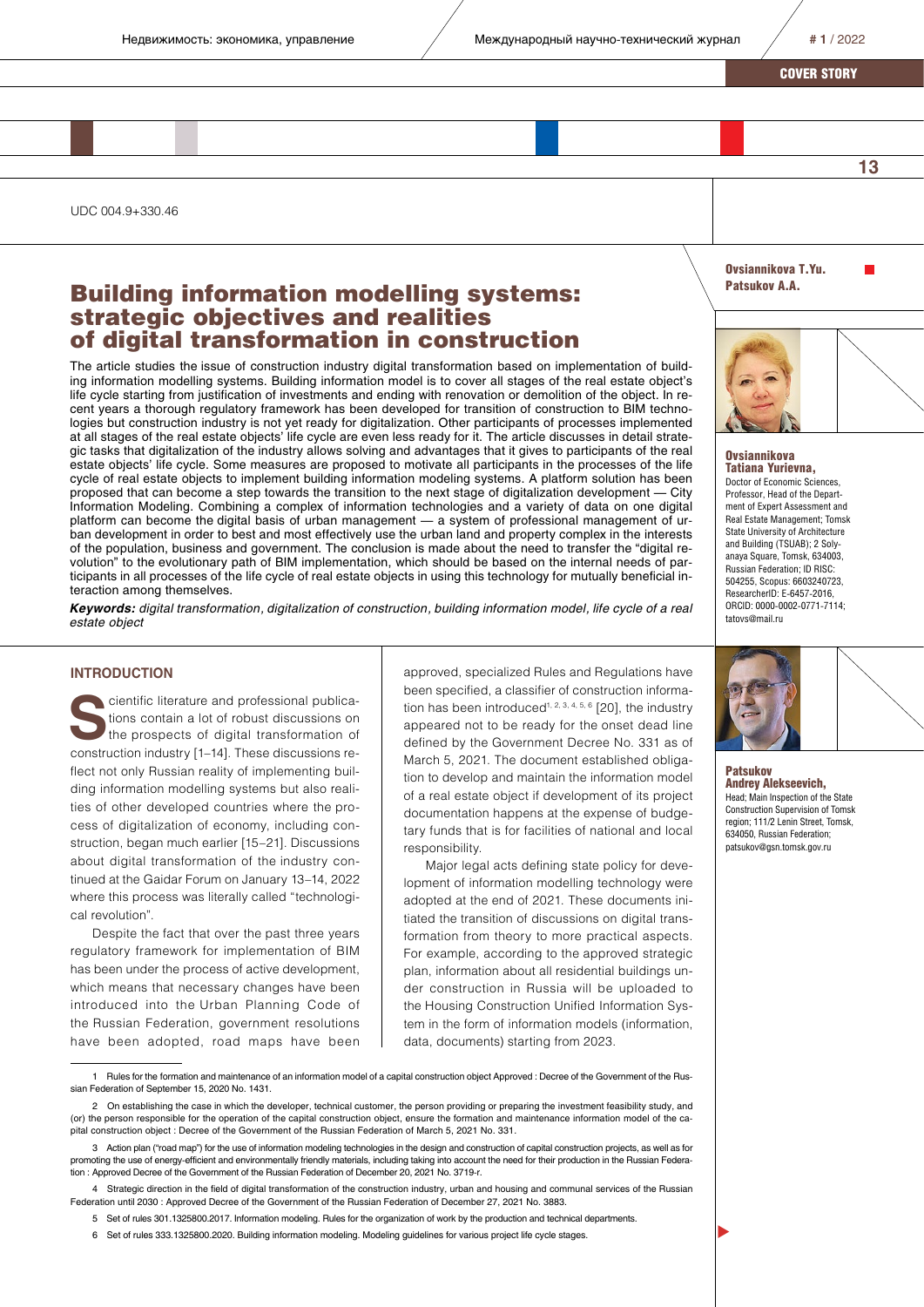COVER STORY

# **14**

## **DATA**

The life cycle of a real estate object including "investment justification"–"design"–"construction"–"operation"–"renovation"– "demolition/dismantling" stages is functionally related to activities of many participants of these processes. According to the strategic document there may be more than one hundred contractors and more than 130 procedures involved into implementation of an investment and construction project<sup>4</sup>. Therefore, it is necessary to take into account all the procedures and all the functions performed at each stage of the object's life cycle during the process of development, implementation and utilization of the building information model. There are three groups of economic entities that are potential users of the building information model:

- 1. Main entities directly responsible for object's life cycle processes: investors, developers/construction owner's technical representatives, design and survey contractors, construction organizations, operating organizations/users of the object.
- 2. Institutional entities performing various subtasks that establish processes' infrastructure environment and ensure interaction between main participants: expert organizations, appraisers, realtors, insurance companies, marketing consultants, financial and credit institutions.
- 3. State authorities and local self-government bodies that are not only industry regulators with a whole range of licensing, supervisory and control functions, but often independent market participants at all stages of real estate objects' life cycle.

Undoubtedly, the point of digitalization is to create a single digital platform that will ensure coordination of all information flows and integration of all participants of the real estate object's life cycle. However, neither design organizations primarily impacted by the above-mentioned resolution nor other participants of numerous processes carried out during stages of the real estate object's life cycle are ready for digital transformation. What is more, while architectural and design community has certain understanding of what a digital model of a real estate object should look like, the rest of participants of the real estate objects' life cycle have only a faint idea about it.

According to Federal State Statistics Service (Rosstat)<sup>7</sup> the amount of construction works carried out in the country in 2020 totaled more than 9,498,000 rubles with commissioned 326,703 residential and non-residential buildings all of which are potential objects for digital modelling. There are more than 405,000 construction organizations operating in construction<sup>8</sup> and, according to the Register of National Association of Designers and Surveyors (NOPRIZ), more than 163 thousand organizations carrying out activities in the field of engineering surveys and development of project documentation which makes them potential BIM developers. Currently in Russia there are 85 territorial subjects and 20,303 municipalities<sup>9</sup> which can be potential state and municipal customers and potential immediate users of digital models. Moreover, there are more than 3,500 organizations of various forms of ownership which can act both as BIM customers and as users of these models at the operational stage. Bodies of governmental and non-governmental inspection of design and estimate documentation, state construction

supervision and Federal Service for Environmental, Technological, and Nuclear Supervision (Rostechnadzor), the Ministry of Emergency Situations, organizations engaged in scientific and technical support of projects, construction control, financial organizations, management companies, etc. can also be included in the list of potential users of the building information models.

At the same time, digital maturity of all participants in terms of processes of creation and operation of real estate objects differs significantly and this presents the main difficulty in the process of introduction of building information modelling into practice.

#### **STRATEGIC TASKS**

It is obvious that the reasons why the Government forces participants of construction market (only in the budget-funded segment so far) to develop and apply information models have solid practical justification. Regulatory documents already allow implementing a number of public services and functions using objects' digital models within the stages of the real estate object's life cycle where state and local self-government bodies carry out initial permitting and registration functions including uploading projects for inspection, transferring models to the information system for urban planning activities (GISOGD), registration of data and obtaining permits for objects' construction and commissioning. Since 2018 there is a Unified Housing Construction Information System (EISJS) which allows getting information about housing construction objects in terms of territories, developers and individual houses.

Digitalization of the industry and organization of objects' information models' accounting allows the state to efficiently solve a number of strategic tasks:

- 1. Removal of organizations with a low level of competence and professional skills from the list of participants of state order procedures. This will partially solve the problem of low qualification of state contracts for design and construction performers which budget-funded customers regularly face. For example, according to the General Board of State Expert Review (Glavgosexpertiza of Russia)10 [30] during 9 months of 2021 about 32 % of the total number of project documentation sets contained technical solutions that could lead to risk of emergencies with severe consequences. Moreover, the issues resulting from non-fulfillment of the national projects' budgets in terms of capital construction, as the analysis shows, are largely associated with the fact that electronic auctions are sometimes won by unscrupulous contractors who do not have sufficient production and labor potential.
- 2. Increasing of level of control over utilization of budget funds for construction/reconstruction of real estate objects. This will prevent intentional or accidental violations during projects' implementation, especially in the situation when funds are managed by federal executive authorities while objects are located throughout the territory of the whole country.
- 3. Simplification and acceleration of initial permitting procedures and electronic document management system between participants of object's life cycle and elimination of administrative barriers.

10 Glavgosexpertiza of Russia. Operational information. URL: https://gge.ru/analytics/operativnaya-informatsiya

<sup>7</sup> Regions of Russia Socio-economic indicators. 2021. Rosstat. URL: https://rosstat.gov.ru/folder/210/document/13204

<sup>8</sup> Register of all organizations in the field of engineering surveys and preparation of project documentation. NOPRIZ. URL: https://www.nopriz.ru/nreesters/elektronnyy-reestr/

<sup>9</sup> The number of municipalities by constituent entities of the Russian Federation as of January 1, 2021. Rosstat. Showcase of statistical data. URL: https://rosstat.gov.ru/storage/ mediabank/3CgWEznO/1-adm-2021.xlsx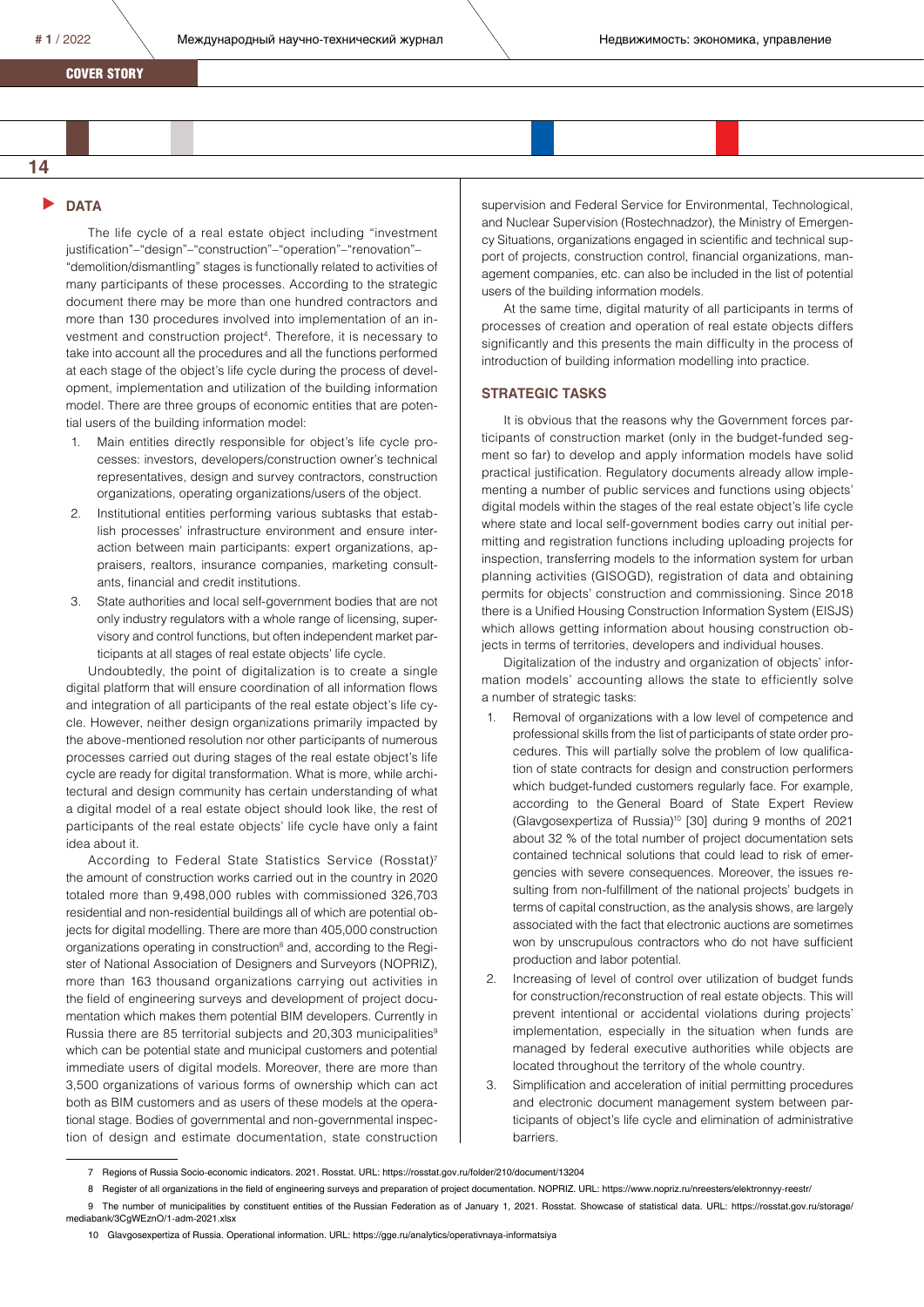- 4. Improvement of quality of initial analysis of pre-project justification of projects and urban planning policy within territories by means of the unified digital environment (combination of consolidated digital model of the settlement area and digital models of objects).
- 5. Increase of efficiency level of technical solutions' control:
	- reduction of time and improvement of quality of inspection of project documentation and uploading of models into the GIS data bank called "Unified State Register of Expert Report on Project Documentation of Real Estate Objects" (EGRZ);
	- introduction of a system of remote state construction supervision over activities of construction processes' participants (transition from verification control measures to permanent remote monitoring of construction processes).
- 6. Control of construction volume and monitoring of competitive environment in construction products' market in order to prevent monopolization.
- 7. Increase of construction business transparency, reduction of the shadow part of the market and as a result increase in tax collection rate from organizations participating in processes.

#### **ADVANTAGES OF BIM IMPLEMENTATION**

Digitalization of a real estate object designing, construction and maintenance processes is primarily the transfer of the system of internal production algorithms of economic entities to a single information platform which will allow optimizing decision-making processes and minimizing production risks and errors. Major developers in Russia (PIK, Aeroplane, Etalon) have already developed and successfully implemented their own BIM standards and automated project management systems (ASUP). Analysis of best practices of digitalization in construction allows highlighting the following advantages for participants of the real estate object's life cycle:

- 1. *Digital model of the object allows controlling efficiency of funds' spending.* It is obvious that this is one of the major issues for such participants as developers, general contractors or maintenance organizations. However, introduction of BIM will also increase loyalty of banks and investors who will obtain a simple and clear mechanism of monitoring the use of resources. At the same time even the slightest change in the digital model is instantly reflected in the system of technical and economic indicators of the project.
- 2. Participants of development and utilization of construction products receive a collective digital environment for teamwork, even being geographically distant from each other. All participants are in constant feedback mode which allows *promptly responding to any changes in internal or external conditions.*
- 3. During implementation of a project a full-fledged digital document flow is maintained for all participants and not only for a separate entity. The electronic document management system allows not only exchanging operational information and making collective decisions but also *automating and making allowances for the completed work's inspection procedure (volume, quality) with the possibility of digital verification of documents by specific officials* — representatives of various entities. For example, the certificate of concealed works' inspection prepared in automated mode immediately on the construction site can be signed by contractor's construction supervision, developer and (if necessary) architectural

supervision of the project organization using an electronic digital signature. The signing takes place directly at the time of inspection at the place of works' execution on the construction site. This act is stored in a common data environment and cannot be forged or lost.

- 4. Possibility of *remote implementation of supervisory activities*  on the part of state construction supervision bodies can make the process of implementation of this state function more efficient, minimize corruption risks, reduce need for verification measures by organizing state supervision in the form of permanent/discrete remote monitoring.
- 5. *Possibility of full-fledged information support of maintenance/ renovation processes of the real estate object*, prompt submission and accumulation of data on the object's technical conditions and changes in its technical and economic parameters.

The main goal of digital transformation of the industry is not to create object's information models as a result of project activities, *but in formation of a unified system of interaction of all participants of the real estate object's life cycle using these models.* A system that allows increasing work speed, improving products' quality and providing control of financial and resource flows. *Transparency, specification and constant monitoring will give a cumulative result* — *all participants in development and utilization of construction products will gain a competitive advantage.* 

### **DISCUSSION**

At the same time, according to the authors, there is a number of both objective and subjective reasons that prevent active introduction of information modelling technology into the real estate object's life cycle processes:

Objective reasons are:

- 1. *High cost of software required for BIM development.* According to the calculations of S. Ovsyannikov, Chairman of the Association Council of "Tomsk Design Association" self-regulatory organization, the transition to BIM technologies for a design organization taking into account purchases of equipment, licensed software, recruitment and training of personnel can reach up to 500,000 rubles per workplace [1]. These are minimum non-recurrent costs. However, it is necessary to take into account mandatory operating costs including one Autodesk workplace in the Architecture, Engineering & Construction Collection package which costs about 145,000 rubles per year and the annual license of one RENGA workplace which costs about 55,000 per year. According to S. Ovsyannikov, only large design organizations teamed up with large construction companies having an assured market can afford such expenses. A similar opinion is expressed by foreign authors [16], noting that medium-sized construction companies do not see the feasibility of investing into BIM since the "cost"–"benefits" ratio is not efficient.
- 2. *Shortage of qualified personnel.* Few regional design organizations can provide necessary BIM model level of detail, quality of design and project support of construction. The shortage of qualified specialists is experienced by all participants of the life cycle processes. What is more, while for designers who have been working in digital technologies for a long time the transition from 2D–3D design models to 4D (taking into account time factor) and 5D (taking into account cost factor) is difficult but understandable, many developers, construction owner's technical representatives, contractors and even more so state and

**15**

 $\blacktriangleright$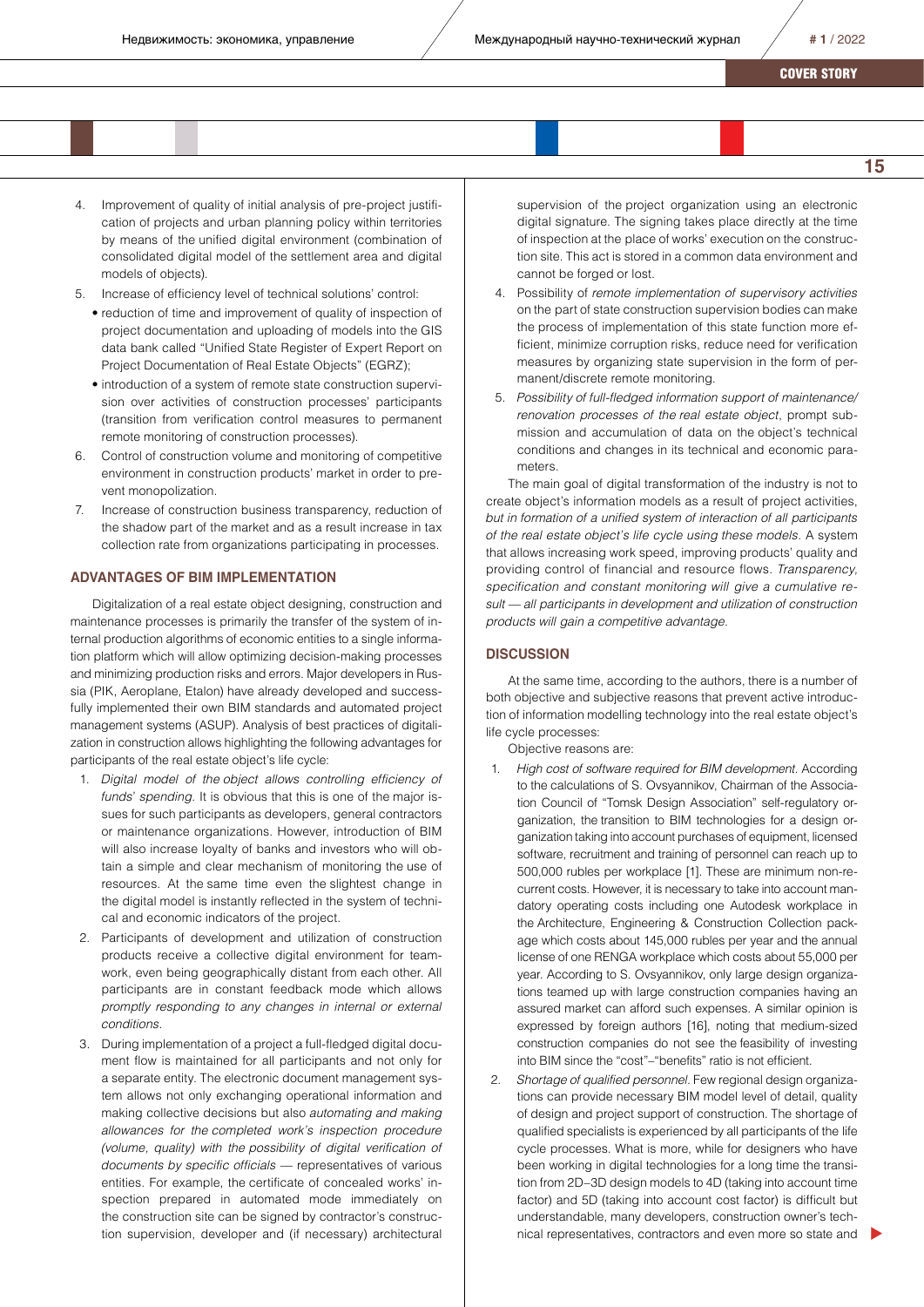$#1/2022$  Международный научно-технический журнал **Heдвижимость: экономика, управление** 

COVER STORY

# **16**

 $\blacktriangleright$ 

- municipal authorities simply do not have specialists who are able or ready to work in digital technologies. It should be noted that there are almost no specialists of appropriate qualification level in educational establishments (universities and technical schools that should train personnel for digital construction and real estate management) either.
- 3. *Lack of demand from BIM users*. Significant costs of creating conditions for working with BIM and lack of qualified specialists, as mentioned above, reduce the demand for digital models from potential users. In addition, not all customers are willing to pay for an increase in design works cost although a 30-percent increase in design cost will only increase the total cost of construction by 2–4 percent.
- 4. *Lack of domestic software products.* According to the data from a survey conducted by 1C Company among builders and presented at the "Digitalization of construction industry" panel discussion held in February 2022 at the Federation Council of the Russian Federation, 71 % of companies use foreign software and only 19 % use domestic software<sup>11</sup>. As part of implementation of the strategic plan, it is planned to introduce Russian software and hardware. However, this plan will obviously require abundant financial resources and time. Subjective reasons:
- 1. *Wariness and lack of trust, rejection of innovations, especially if they are imposed "from above".* Designers are afraid of the lack of demand for BIM models from customers. Customers are afraid of unwillingness of contractors to work according to corporate and national BIM standards. Even enterprises that have successfully implemented BIM at their construction facilities notice psychological barrier of construction control procedure participants which they meet at construction sites. The situation is somewhat similar to the processes that took place in Russia in 1998–2008 when the industry was shifting from paper design and maintenance of executive documentation to CAD-systems and 3D-visualization. Nevertheless, this factor can be regarded as 'growth disease'. Market mechanisms will undoubtedly be able to cope with the socalled implementation fears, in case there is sufficient attention from statutory regulation and incentive preferences for participants using modern methods of design and construction.
- 2. *Differences in goal setting of market participants.* Market conditions force all participants to *minimize costs by all available means*. This often results in total cost savings. Designers reduce expenditure on qualified personnel and material and technical resources. Developers save on creating a specialized customer service or attracting construction owner's technical representatives. Developers independently begin to perform a number of functions of the construction owner's technical representative, sometimes even without sufficient qualifications, initiate editing of project documentation and approve it for work. Persons engaged in construction activities (with insufficient construction control by construction owner's technical representative or developer) not only save on qualification of workers and engineers (professional technical and engineering employees) but also replace materials and products provided for by the project at their own volition and allow considerable deviations from design solutions.

## **CONCLUSION**

Analysis of any reforms in relation to business processes especially with utilization of innovative mechanisms indicates that administrative or regulatory documents cannot solve the problem of introduction and effective utilization of new technologies. In this case, measures to stimulate utilization of innovations on mutually beneficial terms for business and state are needed.

The authors propose the following strategic measures for the introduction of information modelling technology by the state:

- 1. Development of regulatory framework for information modelling in construction including development of a unified set of standards and introduction of classifiers of information, models and elements.
- 2. Organization and financial support by the state of the system of professional training and advanced training of teachers in universities and technical schools, specialists in construction industry, employees of state and municipal government bodies performing functions of state and municipal customers for implementation of investment projects in the field of development of information technology and BIM models in design, construction and maintenance of real estate.
- 3. Development of national information modelling platform and its free or subsidized distribution among market participants and educational establishments of the country.
- 4. Development of a national open source database of elements of information models. The database is to be free of charge for participants and is to be renewed by manufacturers of products/elements/components and other developers. The moderator of the process of the database filling is the Federal Agency for Technical Regulation and Metrology (Rosstandart).
- 5. Provision of the system of financial support for developers of domestic BIM software and subsidizing/tax incentives for participants of objects' life cycle for its purchasing.
- 6. Development and implementation of a unified national digital platform-aggregator of ready-made digital models of capital construction projects and a unified digital terrain model that will allow obtaining real-time information on the object and recording changes made to the object in chronological order. This platform should provide the possibility to be integrated with other external systems that allow combining object models and environments in different formats, these shall include:
	- GISOGD (two-dimensional geo-information base surfaces and urban planning data of territories);
	- public cadastral map and Federal Service for State Registration, Cadastre and Cartography (Rosreyestr) data;
	- geological research data;
	- topographic base;
	- industry-based GISs (forests, agricultural industry, investments);
	- engineering facilities (communication networks, resource supply, transport communications, etc.).

The given platform solution can become basis for the next step in digitalization of economy, namely transition to CIM — City Information Modelling — a complex of technologies and various data that combines geo-information systems and digital model detailing in three-dimensional space, collecting information on natural landscape, buildings and infrastructure. City Information Modeling should

11 *Digital "mosaic" will not lead to real digitalization of the industry. Construction Business News Agency. 2022. February. URL: http://ancb.ru/publication/read/12643*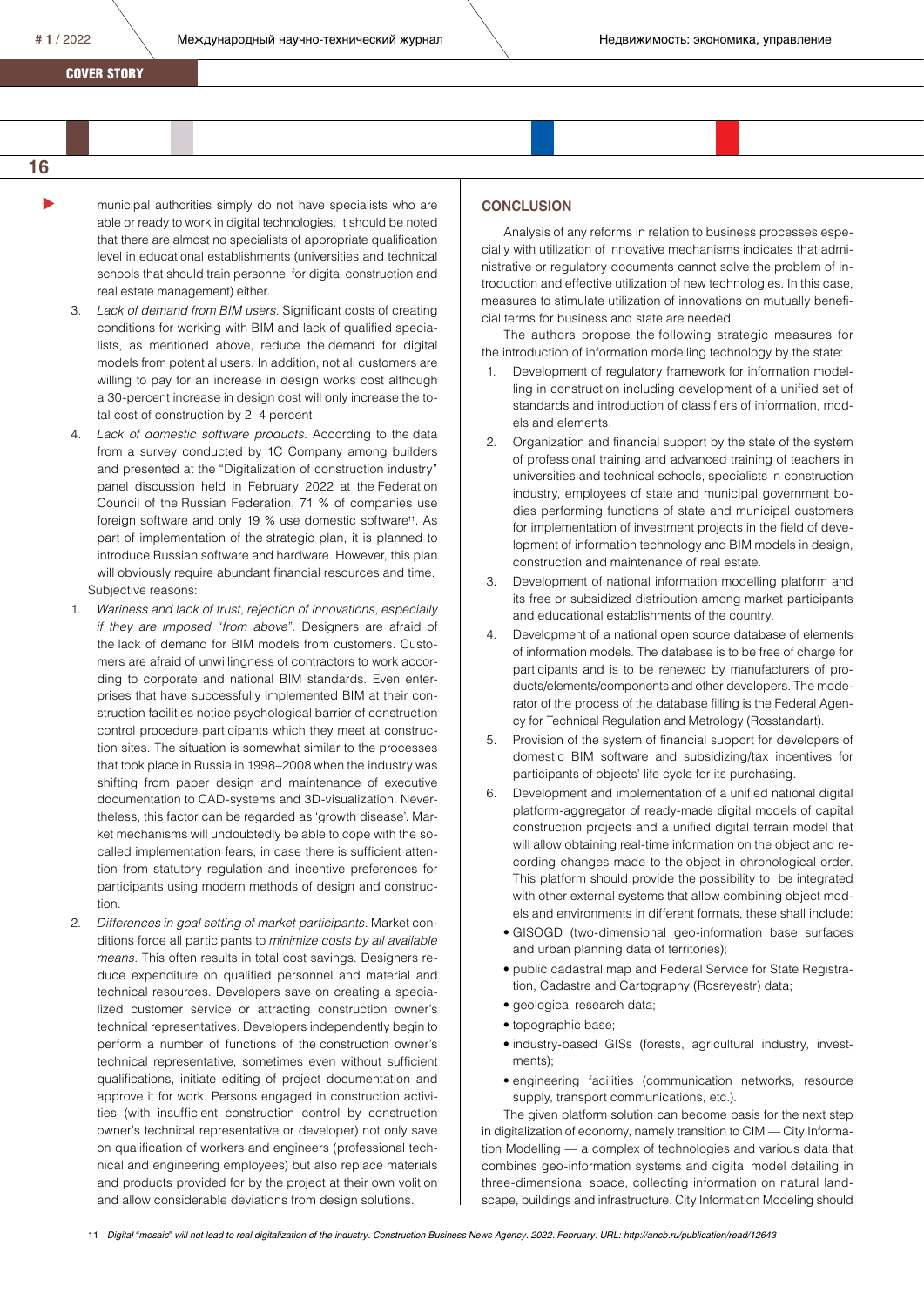**17**

COVER STORY

become the digital basis of urban surveying [32] — a professional management system of urban development in order to the best and most effective use of the urban land and property complex in the interests of the population, business and government.

In the authors' opinion, "digital revolution" should be directed into the evolutionary path of BIM implementation which should be based on the internal need of market participants to use such technology to interact with each other. In this case joint efforts of market participants under conditions of comprehensive introduction of information modelling technology will contribute to the increase in efficiency of investment and construction project management and increase in productivity, quality and safety of construction products.

#### *References*

*1. Rusinov A. BIM: readiness check. Construction reports. 2021; 9(545):2-4. URL: https://asonsk.ru/upload/iblock/074/09%20(545). pdf (rus.).*

*2. Porshneva L. "Construction Navigator" set the course for BIM, the Digital Code and the search for a man of labor. Construction: industry magazine. Monthly electronic publication. 2021; 4. URL: http://ancb.ru/publication/read/11136 (rus.).*

*3. Kuznetsov K. Getting ready for implementation BIM: a few pressing questions from afar // News Agency "Construction Business". URL: http://ancb.ru/publication/read/1221 (rus.).*

*4. Asatryan V.A., Popova I.N., Lazich Yu.V. Implementation of BIMtechnologies as a factor of competitiveness of companies in the construction industry. Beneficium. 2019; 3(32). URL: https://cyberleninka.ru/article/n/vnedrenie-bim-tehnologiy-kak-faktor-konkurentosposobnosti-kompaniy-stroitelnoy-otrasli (rus.).*

*5. Aleksandrova E.B. Risk minimization of investment and construction projects in the conditions of digital economy. Innovations and investments. 2018; 11. URL: https://cyberleninka.ru/article/n/ minimizatsiya-riskov-investitsionno-stroitelnyh-proektov-s-ispolzovaniem-bim-tehnologiy (rus.).*

*6. Bachurina S.S. Information modeling: methodology of using digital models in the process of transition to digital design and construction. Part 1: Full cycle digital project management in urban planning. Theory. Moscow, DMK Press, 2021; 106. (rus.).*

*7. Boikov V.N., Skvortsov A.V., Sarychev D.S. Digital motorway as an industry segment of the digital economy. Transport of the Russian Federation. 2018; 2(75):56-60. (rus.).*

*8. Bukunov A.S. Technologies of work with information in the building modeling. Engineering journal of Don. 2019; 5(56). URL: https://*

### **Технологии информационного моделирования: стратегические задачи и реалии цифровой трансформации в строительстве**

Статья посвящена проблеме цифровой трансформации строительной отрасли на основе внедрения building information modelling systems. Building information model должна охватывать все фазы жизненного цикла объекта недвижимости, начиная от обоснования инвестиций и заканчивая реновацией или ликвидацией объекта. За последние годы создана солидная нормативная база для перехода строительства на BIM-технологии, однако строительная отрасль оказалась не вполне готова к цифровизации. Еще менее готовы оказались другие субъекты процессов, реализуемых на всех фазах жизненного цикла объектов недвижимости. В статье подробно рассматриваются стратегические задачи, которые позволяет решать цифровизация отрасли, и преимущества, которые она дает участникам процессов жизненного цикла объектов недвижимости. Выявлены объективные и субъективные факторы, сдерживающие внедрение цифровых тех-

*cyberleninka.ru/article/n/tehnologii-raboty-s-informatsiey-pri-modelirovanii-zdaniy (rus.).*

*9. Piskunov M.V. Common data environment as a tool of owner. CAD & GIS for roads. 2019; 2(13):12-17. DOI: 10.17273/CADG-IS.2019.2.2 (rus.).*

*10. Skvortsov A.V. The review of international regulation in BIM sphere. CAD & GIS for roads. 2016; 2(7):4-48. DOI: 10.17273/CAD-GIS.2016.2.1 (rus.).*

*11. Sokolov N.S., Mikhailova S.V. The organization of technical supervision using BIM technologies during the construction of an oil refinery. Eurasian Union of Scientists. 2020; 4-4(73):46-48. URL: https://www.elibrary.ru/item.asp?id=42843199 (rus.).*

*12. Talapov V.V. BIM Basics: An introduction to building information modeling. Moscow, DMK Press, 2011; 392. (rus.).*

*13. Topchiy D.V., Tokarsky A.Ya. The concept of quality control of the organization of construction processes during construction supervision through the use of information technology. Bulletin of Eurasian Science. 2019; 11(3):49. URL: https://www.elibrary.ru/item. asp?id=39555166 (rus.).*

*14. Chetverik N.P. Phased introduction of technologies information modeling (BIM) in building industry. Construction materials, equipment, technologies of the XXI century. 2014; 12(191):44-47. (rus.).*

*15. Hu Z.Z., Leng S., Lin J.R., Li S.-W., Xiao Y.-Q. Knowledge extraction and discovery based on bim: a critical review and future directions. Archives of Computational Methods in Engineering. 2022; 29:335-356. DOI: 10.1007/s11831-021-09576-9*

*16. Bosch-Sijtsema P., Isaksson A., Lennartsson M., Linderoth H.C.J. Barriers and facilitators for BIM use among Swedish medium-sized contractors — "We wait until someone tells us to use it". Visualization in Engineering. 2017; 4(3):1-12. DOI: 10.1186/ s40327-017-0040-7*

*17. Koutamanis A., Dainty A., Kvan T., Turk Ž. The enigma of BIM. Architecture, Structures and Construction. 2021. DOI: 10.1007/ s44150-021-00017-6*

*18. Siebelink S., Voordijk H., Endedijk M., Adriaanse A. Understanding barriers to BIM implementation: Their impact across organizational levels in relation to BIM maturity. Frontiers of Engineering Management. 2020; 8(9):236-257. DOI: 10.1007/s42524-019-0088-2*

*19. Lu W., Liang C., Fung A., Rowlinson S. Demystifying the timeeffort distribution curves in construction projects: a BIM and non-BIM comparison. DOI: 10.1061/9780784413517.034*

*20. Information modeling technologies — a driver or a barrier to development of the Russian construction industry? Gaidar Forum. January 13–14, 2022. URL: https://gaidarforum.ru/ru/programme-2022/2699/ (rus.).*

*21. Ovsiannikova T.Yu. Urban surveying: the conception of transition from object management to the management of the urban environment // Real Estate: Economics, Management. 2014; 3-4:21-24. URL: https://www.elibrary.ru/item.asp?id=23299546 (rus.).*

нологий. Предложен ряд мер, позволяющих мотивировать всех участников процессов жизненного цикла объектов недвижимости внедрять building information modelling systems. Предложено платформенное решение, которое может стать шагом на пути перехода к следующему этапу развития цифровизации — City Information Modelling. Объединение на одной цифровой платформе комплекса информационных технологий и разнообразных данных может стать цифровой основой урбосервейинга — системы профессионального управления городским развитием в целях наилучшего и наиболее эффективного использования городского земельноимущественного комплекса в интересах населения, бизнеса и власти. Сделан вывод о необходимости перевода «цифровой революции» на эволюционный путь внедрения BIM, который должен базироваться на внутренней потребности участников всех процессов жизненного цикла объектов недвижимости в использовании данной технологии для взаимовыгодного взаимодействия между собой.

*Ключевые слова: цифровая трансформация, цифровизация в строительстве, технологии информационного моделирования, жизненный цикл объекта недвижимости*